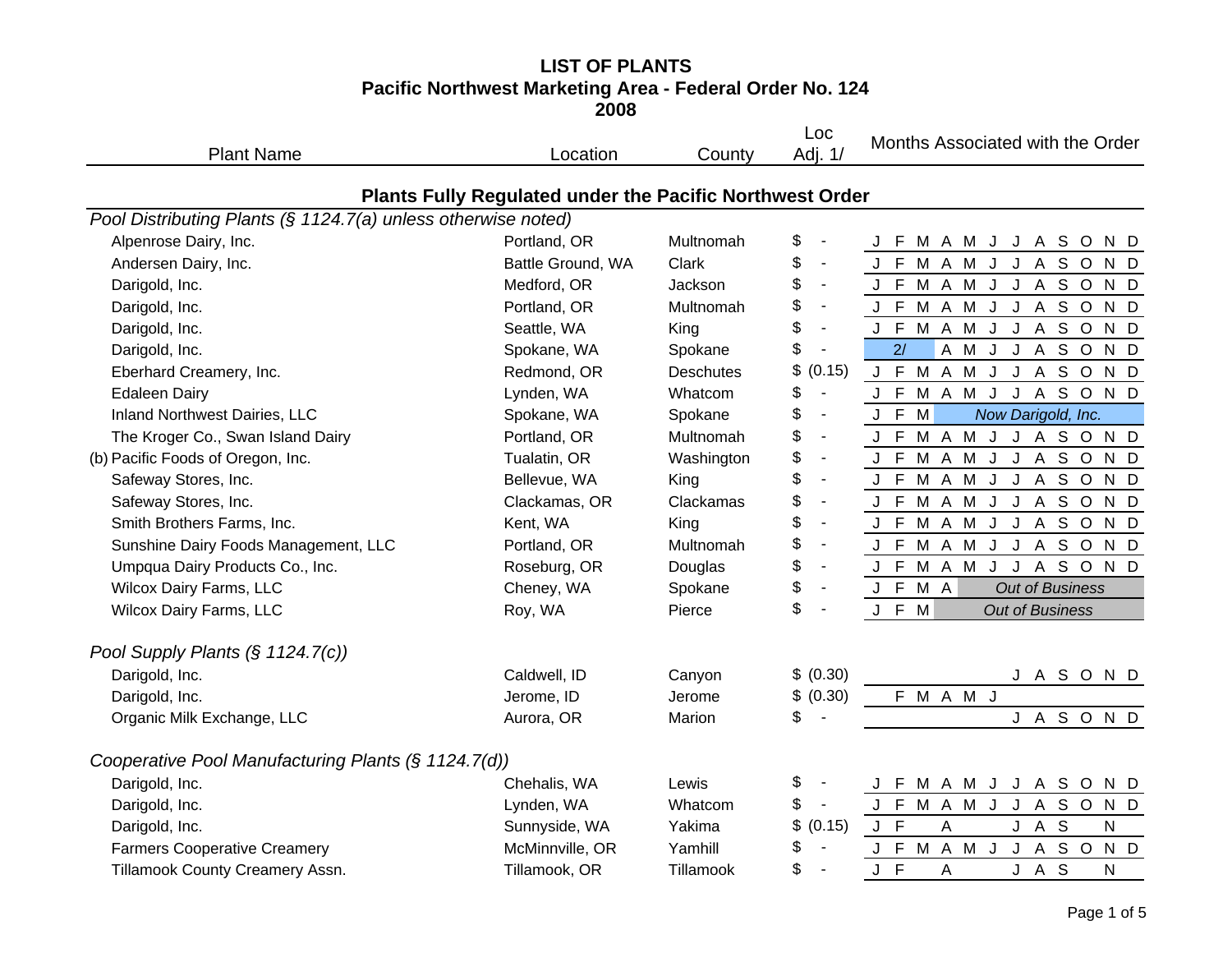#### **LIST OF PLANTS Pacific Northwest Marketing Area - Federal Order No. 124 2008**

| <b>Plant Name</b>                                                              | Location                                                        | County         | Loc<br>Adj. 1/ | Months Associated with the Order |
|--------------------------------------------------------------------------------|-----------------------------------------------------------------|----------------|----------------|----------------------------------|
|                                                                                | <b>Qualified Cooperatives under the Pacific Northwest Order</b> |                |                |                                  |
| Cooperative Associations (Qualified Pursuant to $\S$ 1124.18)                  |                                                                 |                |                |                                  |
| Dairy Farmers of America, Inc.                                                 | Kansas City, MO                                                 |                |                | M A M J J A S O N D<br>-F        |
| <b>Farmers Cooperative Creamery</b>                                            | McMinnville, OR                                                 |                |                | J F M A M J J A S O N D          |
| Northwest Dairy Association                                                    | Seattle, WA                                                     |                |                | J F M A M J J A S O N D          |
| Northwest Independent Milk Producers Association                               | Mount Vernon, WA                                                |                |                | J F M A M J J A S O N D          |
| <b>Tillamook County Creamery Association</b>                                   | Tillamook, OR                                                   |                |                | J F M A M J J A S O N D          |
| Cooperative Reserve Supply Units (Qualified Pursuant to § 1124.11)             |                                                                 |                |                |                                  |
| Northwest Independent Milk Producers Association                               | Mount Vernon, WA                                                |                |                | J F M A M J J A S O N D          |
| Plants Fully Regulated under Other Federal Orders Distributing or Transferring | Fluid Milk Products into the Marketing Area (§ 1124.8(a))       |                |                |                                  |
| Farmland Dairies, LLC, d/b/a Parmalat                                          |                                                                 |                |                |                                  |
| <b>Grand Rapids</b><br>F.O. 33                                                 | Grand Rapids, MI                                                | Kent           | \$ (0.10)      | J F M A M J J A S O N D          |
| <b>HP Hood LLC</b><br>F.O. 1                                                   | Winchester, VA                                                  | Winchester     | \$<br>0.90     | D                                |
| F.O. 32<br>Jackson's Dairy                                                     | Hutchinson, KS                                                  | Reno           | \$<br>0.30     | J F M A M J J A S O N D          |
| F.O. 30<br>Lifeway Foods, Inc.                                                 | Morton Grove, IL                                                | Cook           | \$ (0.10)      | J F M A M J J A S O N D          |
| F.O. 32<br>Meadow Gold Dairies, Inc.                                           | Englewood, CO                                                   | Arapahoe       | \$<br>0.65     | J F M A M J J A                  |
| F.O. 7<br>Morningstar Foods, Inc.                                              | Murray, KY                                                      | Calloway       | \$<br>0.50     | J F M A M J J A S O N D          |
| Nestle USA, Inc.<br>F.O. 33                                                    | Anderson, IN                                                    | Madison        | \$<br>0.10     | ASOND                            |
| Pride of Main Street Dairy, LLC<br>F.O. 30                                     | Sauk Centre, MN                                                 | <b>Stearns</b> | \$ (0.20)      | J F M A M J<br>J<br>ASOND        |
| <b>Shamrock Foods Company</b><br>F.O. 131                                      | Phoenix, AZ                                                     | Maricopa       | \$<br>0.45     | J F M A M J<br>A S O N D<br>J    |
| F.O. 1<br>Steuben Foods, Inc.                                                  | Elma, NY                                                        | Erie           | \$<br>0.30     | N                                |

## **Producer-Handler Plants under the Pacific Northwest Order (§ 1124.8(b) & .10)**

| Aurora Organic Dairy                                      | Platteville, CO   | Weld    | \$0.55    |  |  |  |  | J F M A M J J A S O N D |  |  |
|-----------------------------------------------------------|-------------------|---------|-----------|--|--|--|--|-------------------------|--|--|
| Fresh Breeze Organic Dairy, Inc.                          | Lynden, WA        | Whatcom | \$-       |  |  |  |  | J F M A M J J A S O N D |  |  |
| Garn L. Gilbert, et. al. (d/b/a Country Morning Farms)    | Othello, WA       | Adams   | \$ (0.15) |  |  |  |  | J F M A M J J A S O N D |  |  |
| Lochmead Farms, Inc. (d/b/a Lochmead Dairy)               | Junction City, OR | Lane    | $s -$     |  |  |  |  | J F M A M J J A S O N D |  |  |
| Robert J. Mallorie, et al. (d/b/a Mallorie's Dairy, Inc.) | Silverton, OR     | Marion  | $s -$     |  |  |  |  | J F M A M J J A S O N D |  |  |
| Noris Dairy, Inc.                                         | Scio, OR          | Linn    | $s -$     |  |  |  |  | J F M A M J J A S O N D |  |  |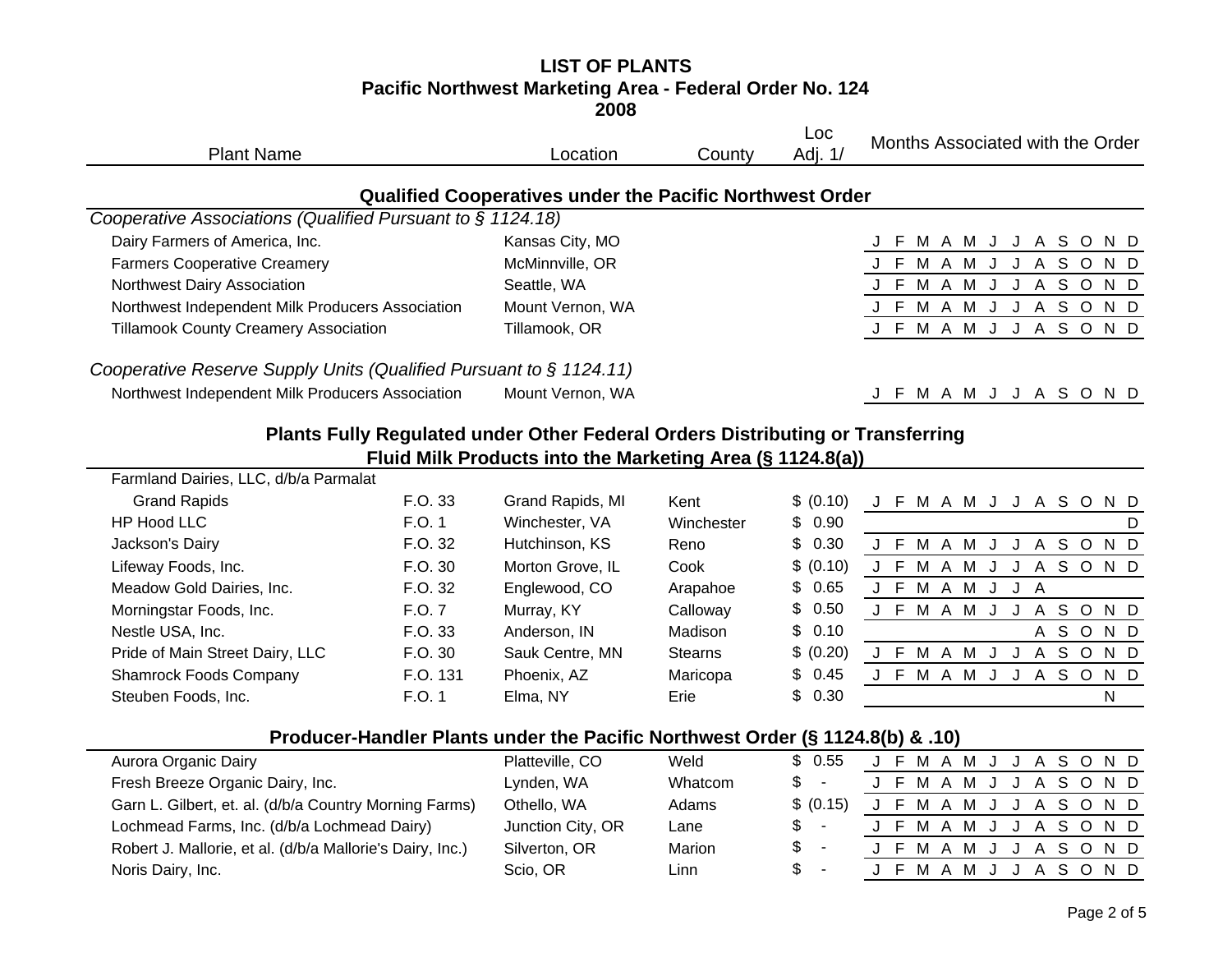### **LIST OF PLANTSPacific Northwest Marketing Area - Federal Order No. 124 2008**

| <b>Plant Name</b>                                                                       | Location             | County           | Loc<br>Adj. 1/ | Months Associated with the Order                        |
|-----------------------------------------------------------------------------------------|----------------------|------------------|----------------|---------------------------------------------------------|
| Partially Regulated Distributing Plants under the Pacific Northwest Order (§ 1124.8(c)) |                      |                  |                |                                                         |
| Cacique, Inc.                                                                           | City of Industry, CA | Los Angeles      | \$0.20         | M A M<br>S O<br>-F<br>$\mathsf{A}$<br>N D               |
| Country Classic Dairies, Inc.                                                           | Bozeman, MT          | Gallatin         | \$ (0.30)      | $J$ F<br>M<br>A M<br>A S O<br>N D                       |
| The Dannon Company, Inc.                                                                | Fort Worth, TX       | Tarrant          | \$<br>1.10     | J F<br>M<br>A M<br>IJ<br>J                              |
| Darigold, Inc.                                                                          | Boise, ID            | Ada              | \$ (0.30)      | E<br>M<br>M<br>S O<br>A<br>$\mathsf{A}$<br>N D<br>J     |
| Farmdale Creamery, Inc.                                                                 | San Bernardino, CA   | San Bernardino   | \$ (0.10)      | J                                                       |
| Gossner Foods, Inc.                                                                     | Logan, UT            | Cache            | \$             | M A M<br>S O<br>-F<br>A<br>N D<br>J<br>J                |
| HP Hood LLC                                                                             | Sacramento, CA       | Sacramento       | \$ (0.20)      | M A M J<br>SOND<br>$\mathsf{A}$<br>J                    |
| Jasper Products, LLC                                                                    | Joplin, MO           | Jasper           | \$<br>0.30     |                                                         |
| The Kroger Co., Layton Dairy                                                            | Layton, UT           | Davis            | \$             | E<br>M A M<br>S O<br>$\overline{A}$<br>N D              |
| Meadow Gold Dairies, Inc.                                                               | Boise, ID            | Ada              | \$ (0.30)      | J F<br>M<br>A M<br>S.<br>$\circ$<br>A<br>N D            |
| Meadow Gold Dairies, Inc.                                                               | Kalispell, MT        | <b>Flat Head</b> | \$ (0.30)      | J F M A M<br><b>Out of Business</b>                     |
| <b>Model Dairy</b>                                                                      | Reno, NV             | Washoe           | \$ (0.20)      | J F<br>M<br>S.<br>$\circ$<br>A M<br>$\mathsf{A}$<br>N D |
| Morningstar Foods, Inc.                                                                 | Gustine, CA          | Merced           | \$ (0.20)      | E<br>S<br>N D<br>м<br>$\circ$<br>A<br>м<br>A            |
| <b>Straus Family Creamery</b>                                                           | Marshall, CA         | Sonoma           | \$ (0.10)      | J F<br>M<br>A M<br>S O<br>$\mathsf{A}$<br>N D           |
| Stremicks Heritage Foods 3/                                                             | Santa Ana, CA        | Orange           | 0.20<br>\$     | J F<br>M A M<br>S O<br>N D<br>$\mathsf{A}$              |
| Sunshine Dairy Foods Management, LLC                                                    | Portland, OR         | Multnomah        | \$             | F                                                       |
| <b>WhiteWave Foods</b>                                                                  | City of Industry, CA | Los Angeles      | \$<br>0.20     | -F<br>S O<br>M A M<br>$\mathsf{A}$<br>N D               |

# **Exempt Plants under the Pacific Northwest Order (§ 1124.8 (e))**

|                                      |              |           | w         | . |   |    |  |           |  |     |  |
|--------------------------------------|--------------|-----------|-----------|---|---|----|--|-----------|--|-----|--|
| Jasper Products, LLC                 | Joplin, MO   | Jasper    | ሖ<br>0.30 |   |   | M  |  |           |  |     |  |
| <b>Springfield Creamery</b>          | Eugene, OR   | Lane      |           |   | M | M. |  | $\Lambda$ |  | N D |  |
| Sunshine Dairy Foods Management, LLC | Portland, OR | Multnomah | ъ         |   |   | M  |  |           |  | ND. |  |

1/ Location adjustments are relative to King County, Washington, Class I differential of \$1.90.

2/ Effective April 1, 2008, Inland Northwest Dairies, LLC was obtained by Darigold, Inc.

3/ Formerly known as Heritage Foods, LLC.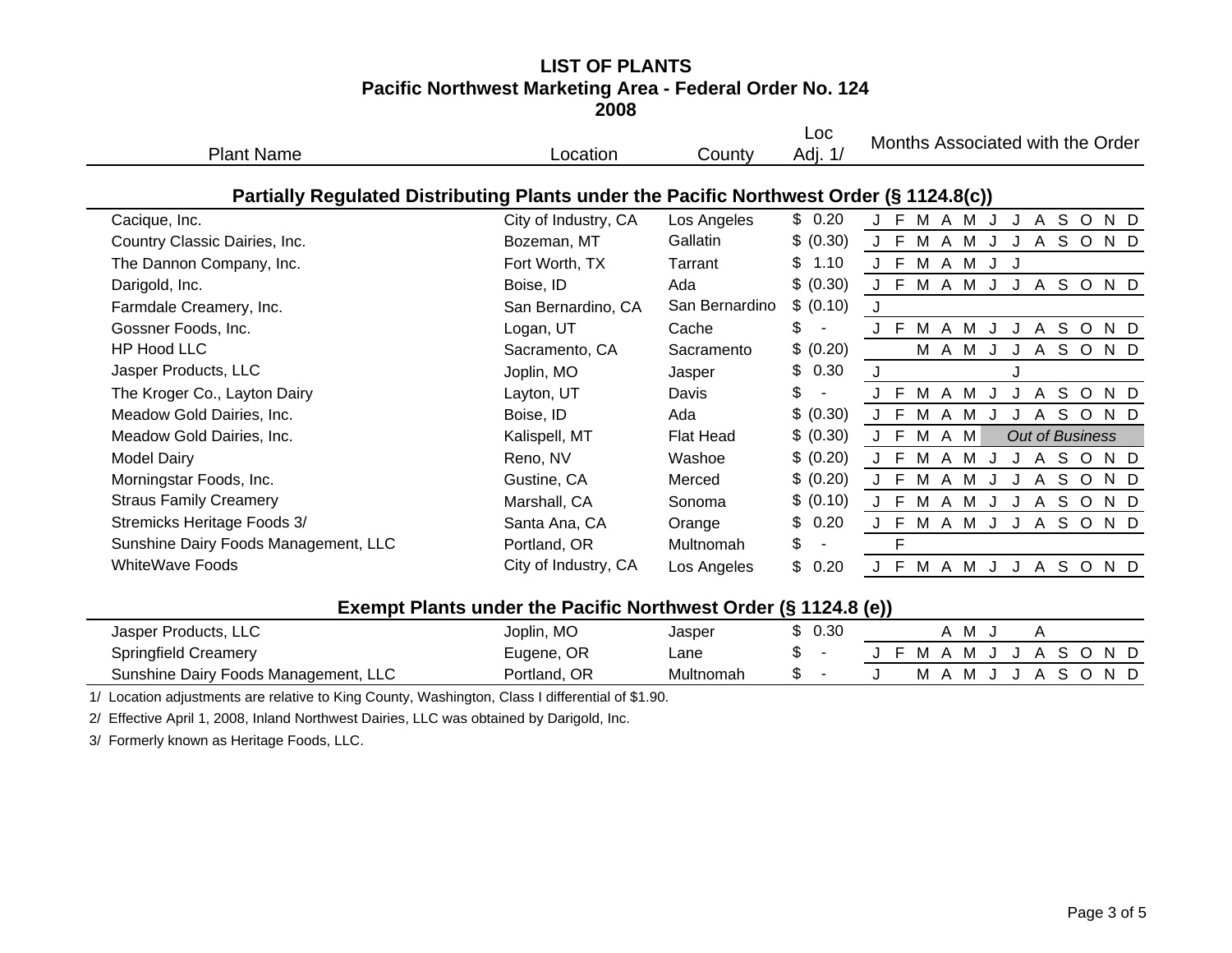# **LIST OF PLANTS Arizona Marketing Area - Federal Order No. 131 2008**

| <b>Plant Name</b>                                             |          | Location                                                                       | County    | Loc<br>Adj. 1/                 | Months Associated with the Order               |
|---------------------------------------------------------------|----------|--------------------------------------------------------------------------------|-----------|--------------------------------|------------------------------------------------|
|                                                               |          | Plants Fully Regulated under the Arizona Order                                 |           |                                |                                                |
| Pool Distributing Plants (§ 1131.7(a) unless otherwise noted) |          |                                                                                |           |                                |                                                |
| (h) GH Processing                                             |          | Yuma, AZ                                                                       | Yuma      | \$<br>(0.25)                   | J F<br>M A M J J A S O<br>N D                  |
| The Kroger Co., Tolleson Dairy                                |          | Tolleson, AZ                                                                   | Maricopa  | \$<br>$\overline{\phantom{a}}$ | J F M A M J<br>J A S O<br>N D                  |
| Safeway Stores, Inc.                                          |          | Tempe, AZ                                                                      | Maricopa  | \$<br>$\overline{\phantom{a}}$ | M A M<br>J A S O<br>J F<br>$\mathsf{J}$<br>N D |
| Sarah Farms                                                   |          | Yuma, AZ                                                                       | Yuma      | \$<br>(0.25)                   | J F M A M J J A S O N D                        |
| <b>Shamrock Foods Company</b>                                 |          | Phoenix, AZ                                                                    | Maricopa  | \$<br>$\blacksquare$           | J F M A M J<br>J A S O N D                     |
| Cooperative Pool Manufacturing Plants (§ 1131.7(d))           |          |                                                                                |           |                                |                                                |
| United Dairymen of Arizona                                    |          | Tempe, AZ                                                                      | Maricopa  | \$                             | J F M A M J J A S O N D                        |
|                                                               |          | <b>Qualified Cooperatives under the Arizona Order</b>                          |           |                                |                                                |
| Cooperative Associations (Qualified Pursuant to § 1131.18)    |          |                                                                                |           |                                |                                                |
| United Dairymen of Arizona                                    |          | Tempe, AZ                                                                      |           |                                | M A M J J A S O N D<br>J F                     |
|                                                               |          | Plants Fully Regulated under Other Federal Orders Distributing or Transferring |           |                                |                                                |
|                                                               |          | Fluid Milk Products into the Marketing Area (§ 1131.8(a))                      |           |                                |                                                |
| Darigold, Inc.                                                | F.O. 124 | Portland, OR                                                                   | Multnomah | \$ (0.45)                      | <b>M J J A S O N D</b>                         |
| Farmland Dairies, LLC, d/b/a Parmalat                         |          |                                                                                |           |                                |                                                |
| <b>Grand Rapids</b>                                           | F.O. 33  | Grand Rapids, MI                                                               | Kent      | \$ (0.55)                      | J F M A M J J A S<br>$\circ$<br>N D            |
| <b>GH Dairy</b>                                               | F.O. 126 | El Paso, TX                                                                    | El Paso   | \$ (0.10)                      | N D                                            |
| Jackson's Dairy                                               | F.O. 32  | Hutchinson, KS                                                                 | Reno      | \$ (0.15)                      | J A S O<br>N D<br>J F M A M J                  |
| Lifeway Foods, Inc.                                           | F.O. 30  | Morton Grove, IL                                                               | Cook      | \$ (0.55)                      | N D<br>J<br>$\circ$                            |
| Morningstar Foods, Inc.                                       | F.O. 126 | Sulphur Springs, TX                                                            | Hopkins   | \$<br>0.65                     | J F M A M J J A S O<br>N D                     |
| Nestle USA, Inc.                                              | F.O. 33  | Anderson, IN                                                                   | Madison   | \$ (0.35)                      | $\circ$<br>N D<br>A                            |
| <b>Plains Dairy Products</b>                                  | F.O. 126 | Amarillo, TX                                                                   | Potter    | \$<br>0.05                     | A M J J A S O<br>N D                           |
| Prairie Farms Dairy, Inc.                                     | F.O. 32  | Granite City, IL                                                               | Madison   | \$ (0.35)                      | $\circ$<br>N D                                 |
| Safeway Stores, Inc.                                          | F.O. 32  | Denver, CO                                                                     | Denver    | \$<br>0.20                     | J A S O<br>J F M A M J<br>N D                  |
| <b>Western Quality Foods</b>                                  | F.O. 126 | Cedar City, UT                                                                 | Iron      | \$ (0.75)                      | J F<br>M A M<br>J A S O<br>J<br>N D            |